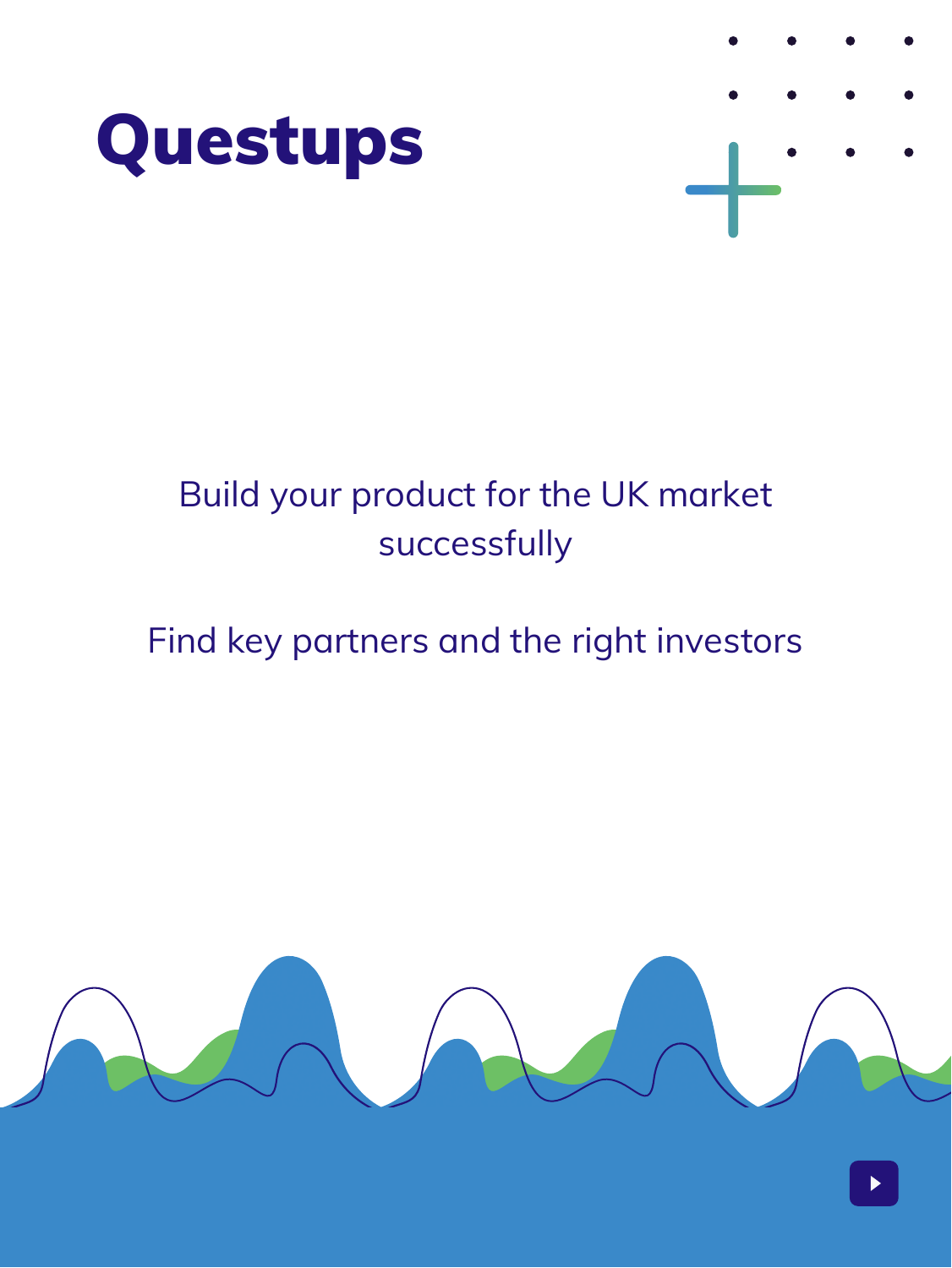



From UK product strategy to scaled sales - we provide access to a network of trusted partners:

- **•** industry organisations and associations
- universities and grant experts
- angel and seed investors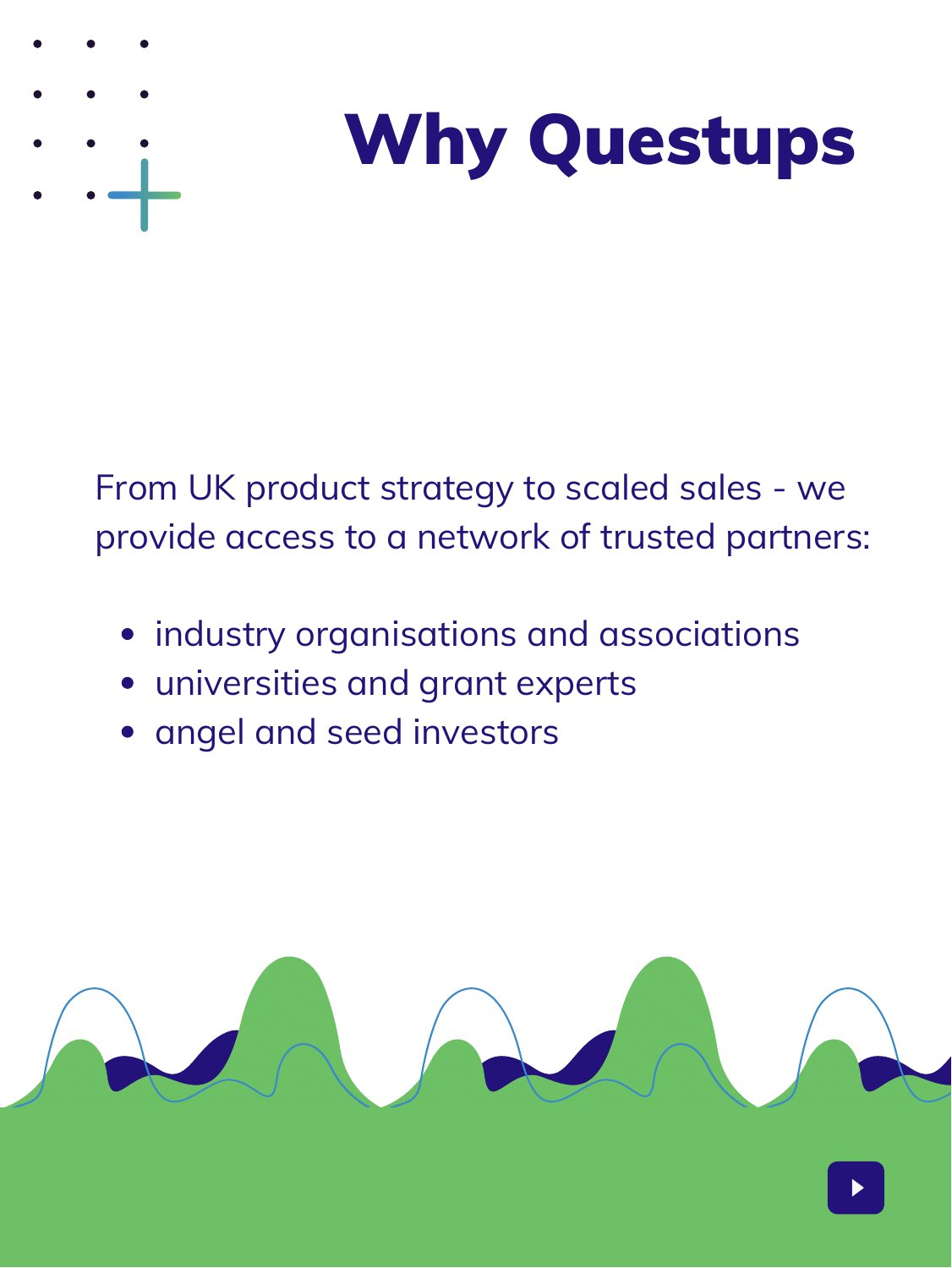# **Challenges**

### Product perfectionism

Tech founders waste time and money in over-engineering products before they know enough for their early-adopting customers

### $+$  Lack of key contacts and market knowledge

Key strategic partners - industry associations, angels, advisors and universities

### Lower growth

Companies often fail to find seed investors and first UK paying customers Great sales and marketing expertise is hard to find

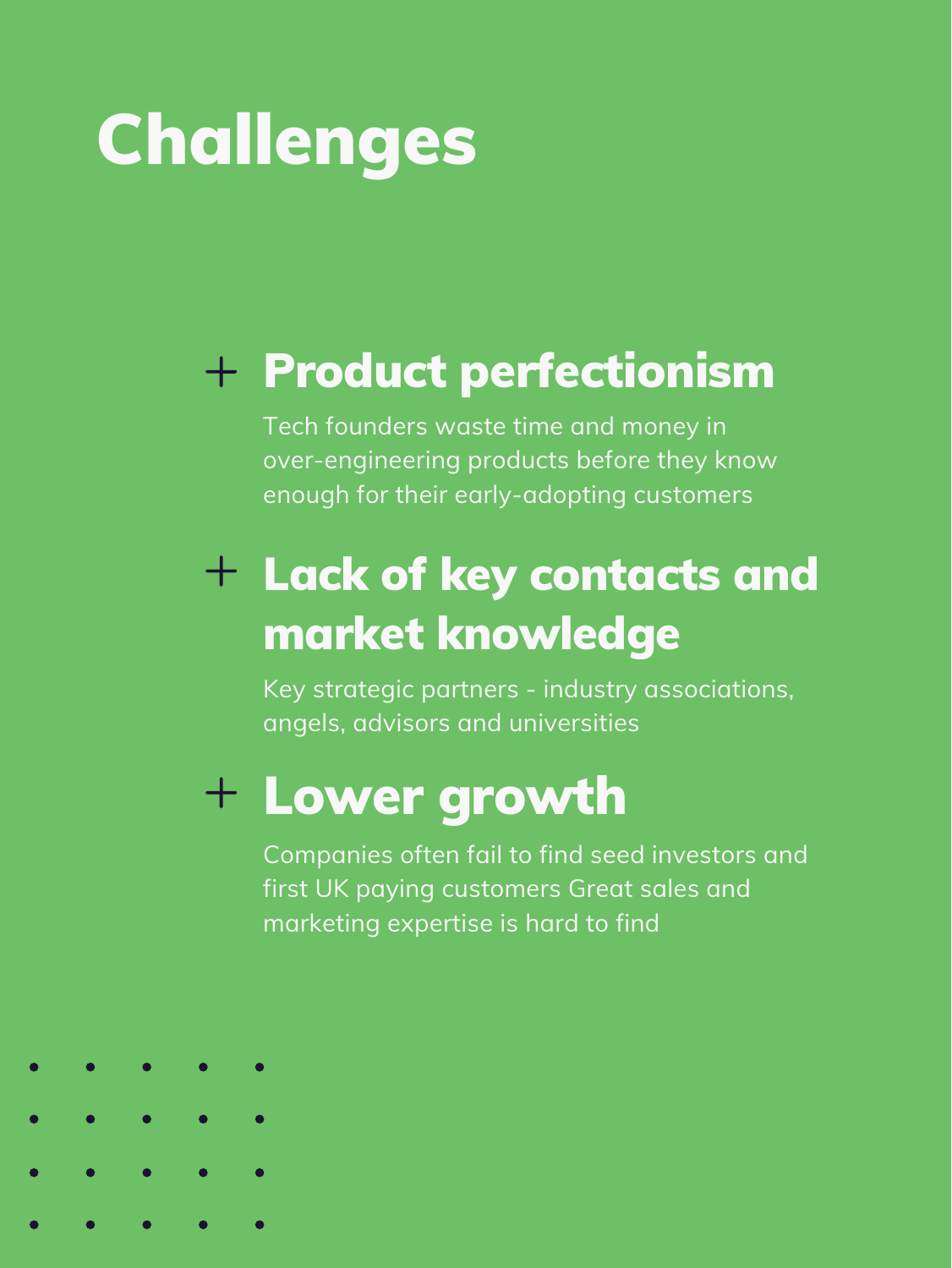# **Opportunities**

- Nail your problem-solution fit for the UK
- Find your key strategic partners and door-openers
- Optimize your UK funding and sales strategy

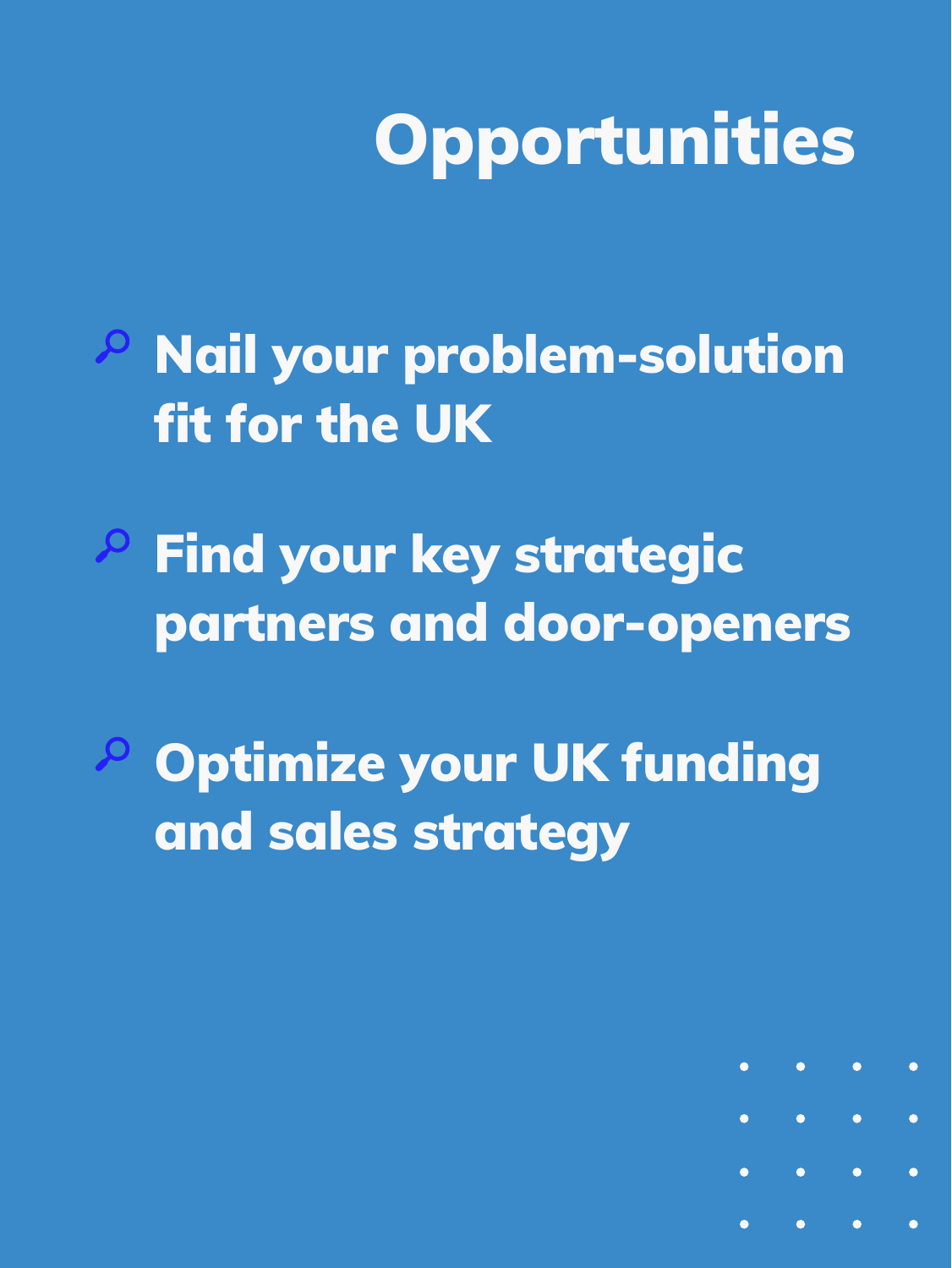|                                                                                                                 | Customer,<br><b>Value and</b><br>Product | Partners,<br><b>Advisors</b><br>and Angels | Leads,<br>Seed and<br>Growth |
|-----------------------------------------------------------------------------------------------------------------|------------------------------------------|--------------------------------------------|------------------------------|
| 1 Define your TOP 3 early adoption sub-<br>segments and prepare a questionnaire for<br>customer data collection |                                          |                                            |                              |
| 2 Reach the right personas and conduct<br>problem-solution validation interviews                                | V                                        | V                                          | V                            |
| 3 Hands-on, support and feedback to collect<br>valuable data                                                    | V                                        | V                                          | V                            |
| 4 Find your TOP sub-segment and value<br>proposition for it by analysing the data<br>points                     | V                                        | V                                          | V                            |
| 5 Validate your Unique value proposition<br>(UVP) and nail your problem-solution fit                            | V                                        | V                                          | V                            |
| 6 Research and list potential strategic<br>partners for your UK UVP                                             | X                                        | V                                          | V                            |
| 7 Establish relationships with key industry<br>organisations - associations, universities<br>and grant experts  | X                                        | V                                          | V                            |
| 8 Facilitate meetings and close deals with<br>angel investors                                                   | X                                        | V                                          | V                            |
| 9 Attract key mentors in a regularly<br>functioning advisory board                                              | X                                        |                                            | V                            |
| 10 Find your killer product feature                                                                             | X                                        |                                            |                              |
| 11 Lead generation with an advanced<br>industry-specific approach for your UK<br>market                         | X                                        | X                                          |                              |
| 12 Research potential seed investors and<br>present your key metrics to close on optimal<br>valuation           | X                                        | X                                          |                              |
| 13 Optimise your spent by hiring the best UK<br>team-extends for sales and marketing                            | X                                        | X                                          |                              |
| 14 Hands-on support in meetings and closing<br>deals with paying customers (10-15% growth<br>monthly)           | X                                        | X                                          |                              |
| 15 Pivot or prove your product-market fit                                                                       | X                                        | X                                          |                              |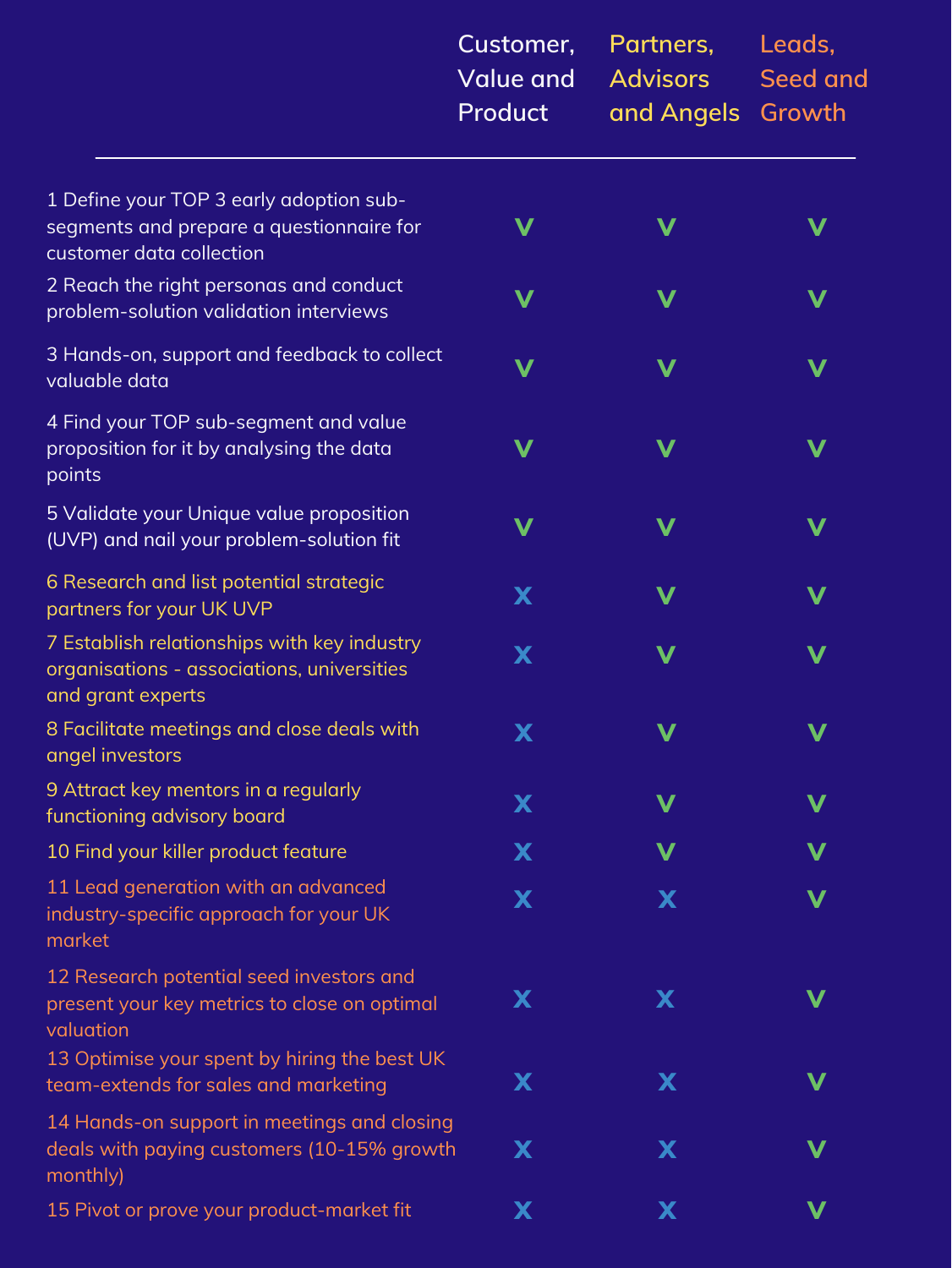# Pricing

## €1,000

"Customers, Value and Product" 20 hours/per month

### €2,000

"Customers, Value and Product" + "Partners, Advisors and Angels" 40 hours/per month

### €3,000

"Customers, Value and Product" + "Partners, Advisors and Angels" + "Leads, Seed and Growth" 80 hours/per month